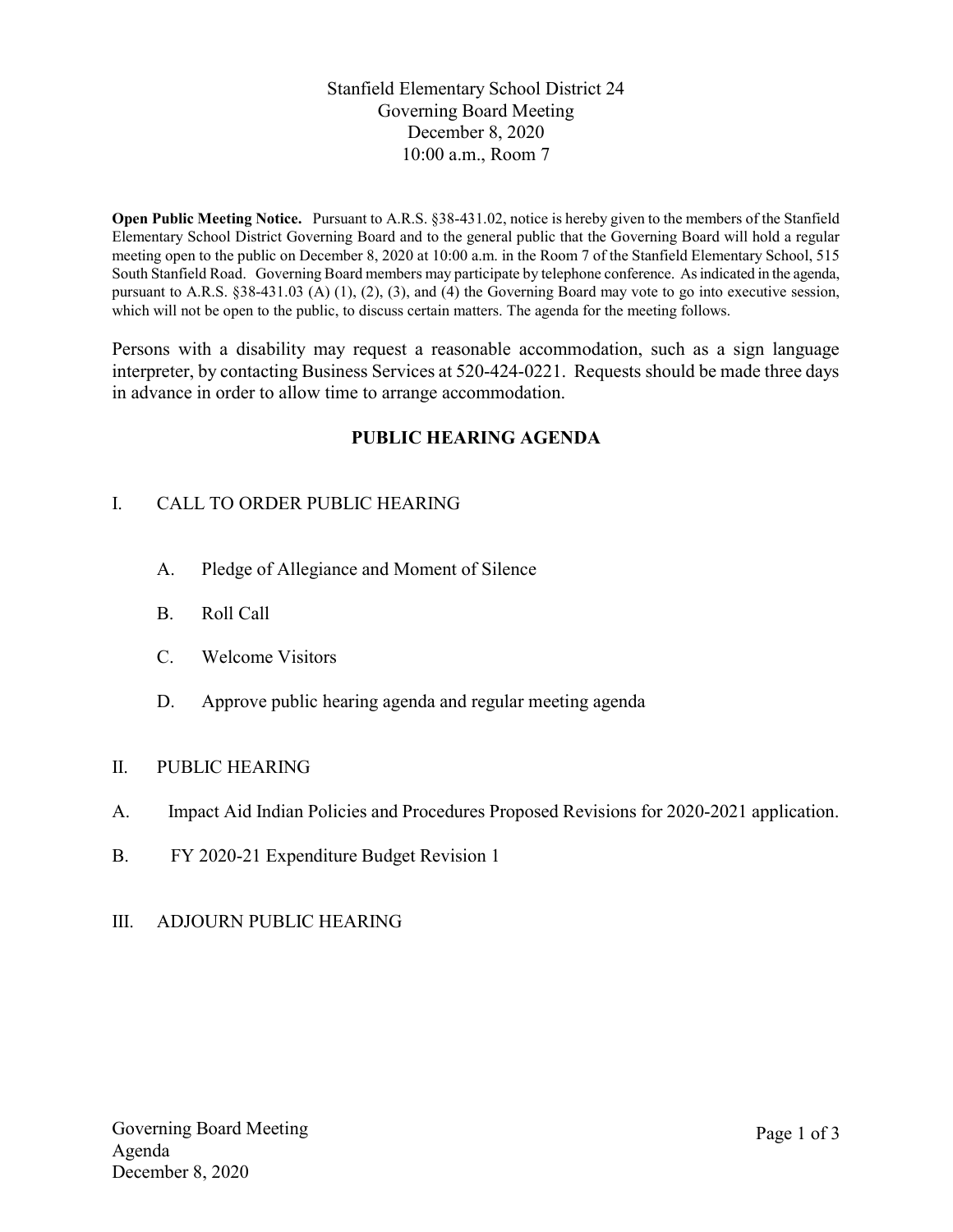## REGULAR MEETING AGENDA

- I. CALL TO ORDER REGULAR MEETING
- II. FY 2020-21 EXPENDITURE BUDGET
	- A. Adopt the proposed FY 2020-21 Expenditure Budget Revision 1.
	- B. Authorize FY 2020-21 expenditures to exceed Program, Function, and Object section budgets.
- III. CALL TO THE PUBLIC

There are no calls to the public due to COVID-19.

IV. APPROVAL OF MINUTES

Approve the November 12, 2020 regular governing board meeting minutes.

- V. REPORTS
	- A. Superintendent's Report
		- 1. Winter break
		- 2. ESG Grant
		- 3. Reopening Plan Status
	- B. November Public Funds Expenditure Reports (Pages 1 5)
	- C. November Student Activities Report (Page 6)
	- D. Principal's Report (Page 7)
	- E. Operations Support Services Reports (Pages 8-9)
		- 1. Operations
		- 2. Technology

### VI. NEW BUSINESS ACTION ITEMS – PERSONNEL

All hiring is pending satisfactory completion of background investigation, records verification, and fingerprint report.

A. Accept resignation of Rodney Miller, Bus Driver, effective November 16, 2020